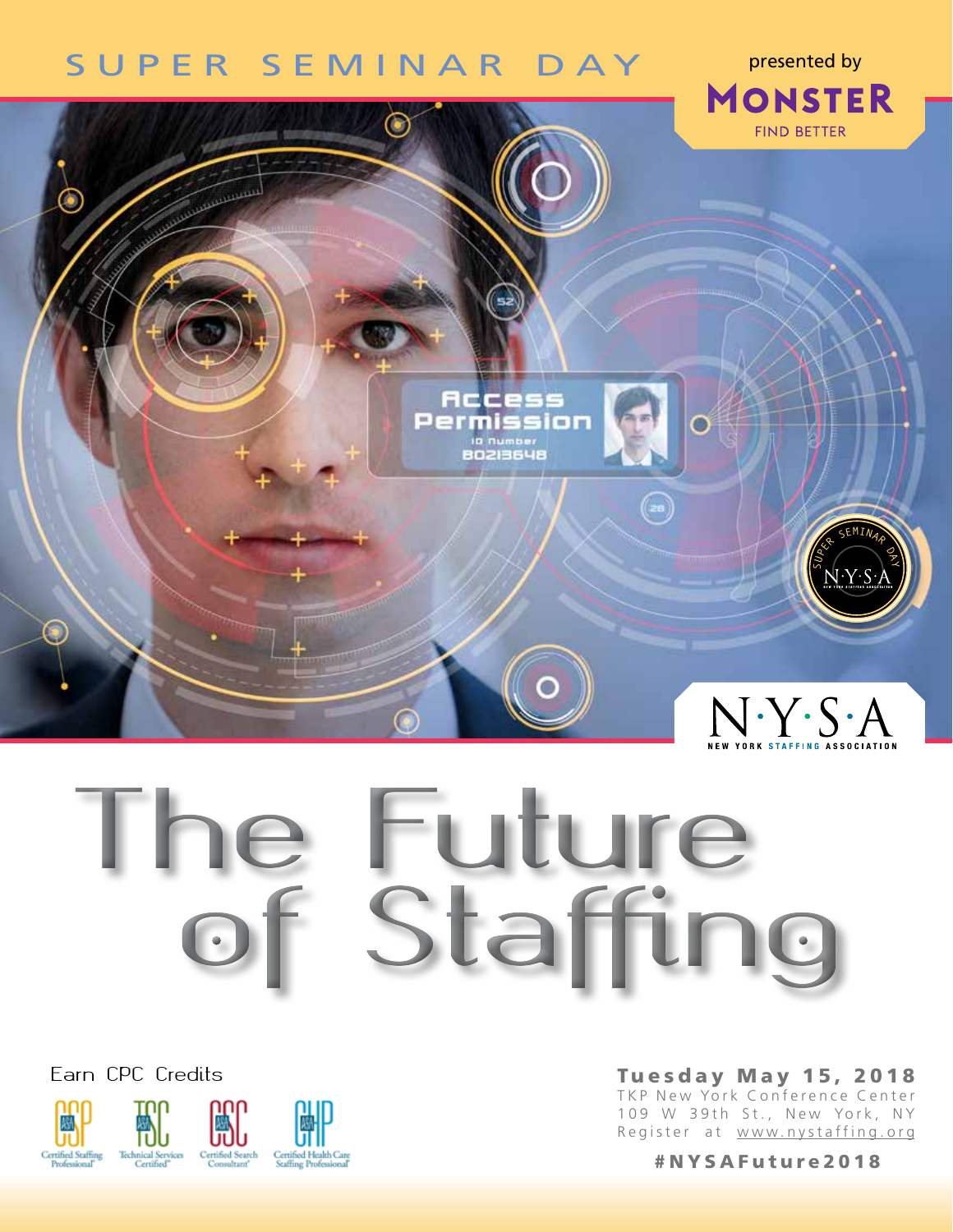

| $8:00 - 9:00$ a.m.              | <b>Registration/Continental Breakfast</b>                                                              |  |  |  |
|---------------------------------|--------------------------------------------------------------------------------------------------------|--|--|--|
| $9:00 - 10:15$ a.m.             | <b>Opening Keynote - Jim Essey</b><br><b>Staffing Technology You Can't Live Without</b>                |  |  |  |
| $10:15 - 10:30$ a.m.            | <b>Coffee with Exhibitors</b>                                                                          |  |  |  |
| $10:30 - 11:45$ a.m.            | <b>Concurrent Workshops</b>                                                                            |  |  |  |
| <b>Owners/Managers</b>          | <b>Build the Road to Your Future (Panel)</b>                                                           |  |  |  |
| <b>Sales Professionals</b>      | <b>Selling in the Future (Panel)</b>                                                                   |  |  |  |
| 11:45 a.m. - 12:30 p.m.         | <b>Legislative Update</b><br>Jim Essey, Joel Klarreich, and Jason Klimpl                               |  |  |  |
| $12:30 - 2:00$ p.m.             | <b>Lunch with Exhibitors</b>                                                                           |  |  |  |
| $2:00 - 3:15$ p.m.              | <b>Concurrent Workshops</b>                                                                            |  |  |  |
| <b>Owners/Managers</b>          | <b>Robotics, Machine Learning and Artificial Intelligence</b><br>in Staffing                           |  |  |  |
| <b>Recruiting Professionals</b> | <b>Recruiting Challenges Today and in the Future</b>                                                   |  |  |  |
| $3:15 - 3:30$ p.m.              | <b>Break</b>                                                                                           |  |  |  |
| $3:30 - 4:30$ p.m.              | <b>Closing Keynote - Brian Blasko</b><br>Cruisin' Through Life™ at 35 MPH                              |  |  |  |
| 4:30 p.m.                       | <b>Networking Happy Hour - Croton Reservoir Tavern</b><br>108 W. 40th (between 6th and 7th Avenue) NYC |  |  |  |



TKP New York Conference Center 109 West 39th Street New York, NY 10018 http://www.tkpny.com

TKP New York Conference Center is conveniently located within walking distance of the Grand Central Terminal, Port Authority Bus Terminal, and Penn Station.

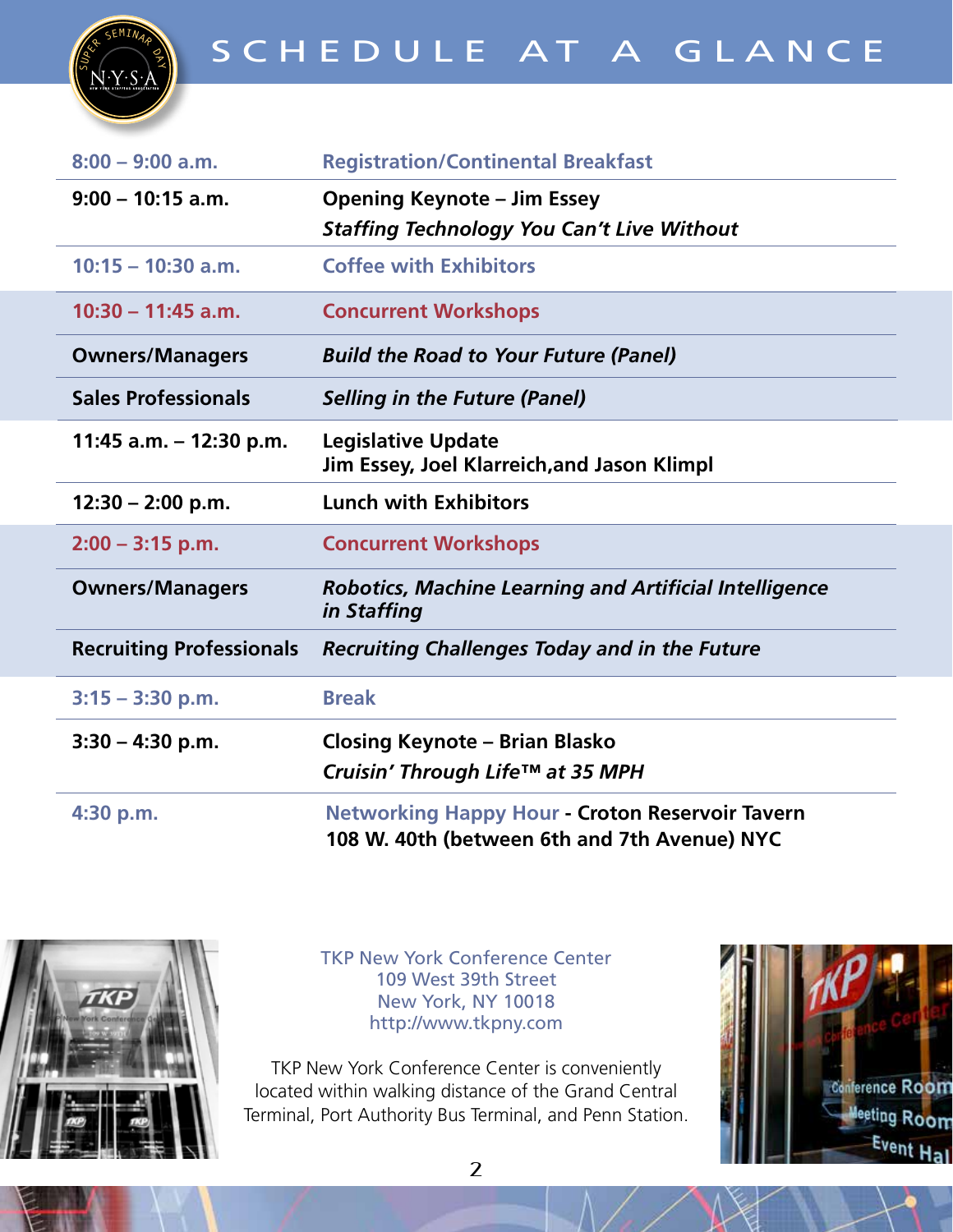#### **8:00 – 9:00 a.m.**

**Registration/Continental Breakfast**

#### **9:00 – 10:15 a.m.**

**Opening Keynote – Jim Essey**

#### *Staffing Technology You Can't Live Without*

In this session you'll see examples of the newest technologies from both existing vendors to the staffing industry and start-ups related to recruitment and talent engagement; sales and client engagement; and back office operations. We'll also discuss some of the new upgrades made by LinkedIn, Monster and Career Builder and Google jobs. And there will be plenty of time for questions and comments from the floor.



James A. Essey, President/Chief Executive Officer, The TemPositions Group of **Companies** 

Since joining The TemPositions Group of Companies in 1985, Jim has focused the firm on

developing a number of niche businesses, heading each with industry experts. He has also been responsible for the closing of 22 acquisitions. And he has been instrumental in improving the overall customer and employee experience of working with a staffing firm by conceiving of and investing in the development of numerous leading age tech tools. Through his efforts, TemPositions has differentiated itself from many of its competitors, allowing it to become one of the largest regional staffing firms in the country.

## **10:15 – 10:30 a.m. Coffee with Exhibitors**

Enjoy a cup of coffee in the main keynote/exhibit room and visit with our industry partners who have resources and options to help you improve your business.

# **10:30 – 11:45 a.m. Concurrent Workshops** Owners/Managers Workshop

## *Build the Road to Your Future*

For our Owner Manager Session, we are putting you in the driver's seat and offering you the chance to ask the questions you've always wondered about with complete anonymity. NYSA is empowering you to create your own future by asking you to submit your questions in advance. What better way to help pave the way to the future than by planning your own customized session? Please join us for what will prove to be an enlightening, interactive, and informative part of your day and leave you ready to continue on the road to future success!

# PANELISTS:



Penda Aiken, Penda Aiken, Inc. - Penda Aiken founded Penda Aiken, Inc. in 1990. Over the past 28 years Penda has grown the company into a client-focused boutique firm focused on providing the best client and job

seeker engagement ever, making Penda Aiken, Inc. one of the most highly regarded workforce and staffing firms in the industry.

Penda Aiken, Inc. services the public and private sector, solving their workforce challenges and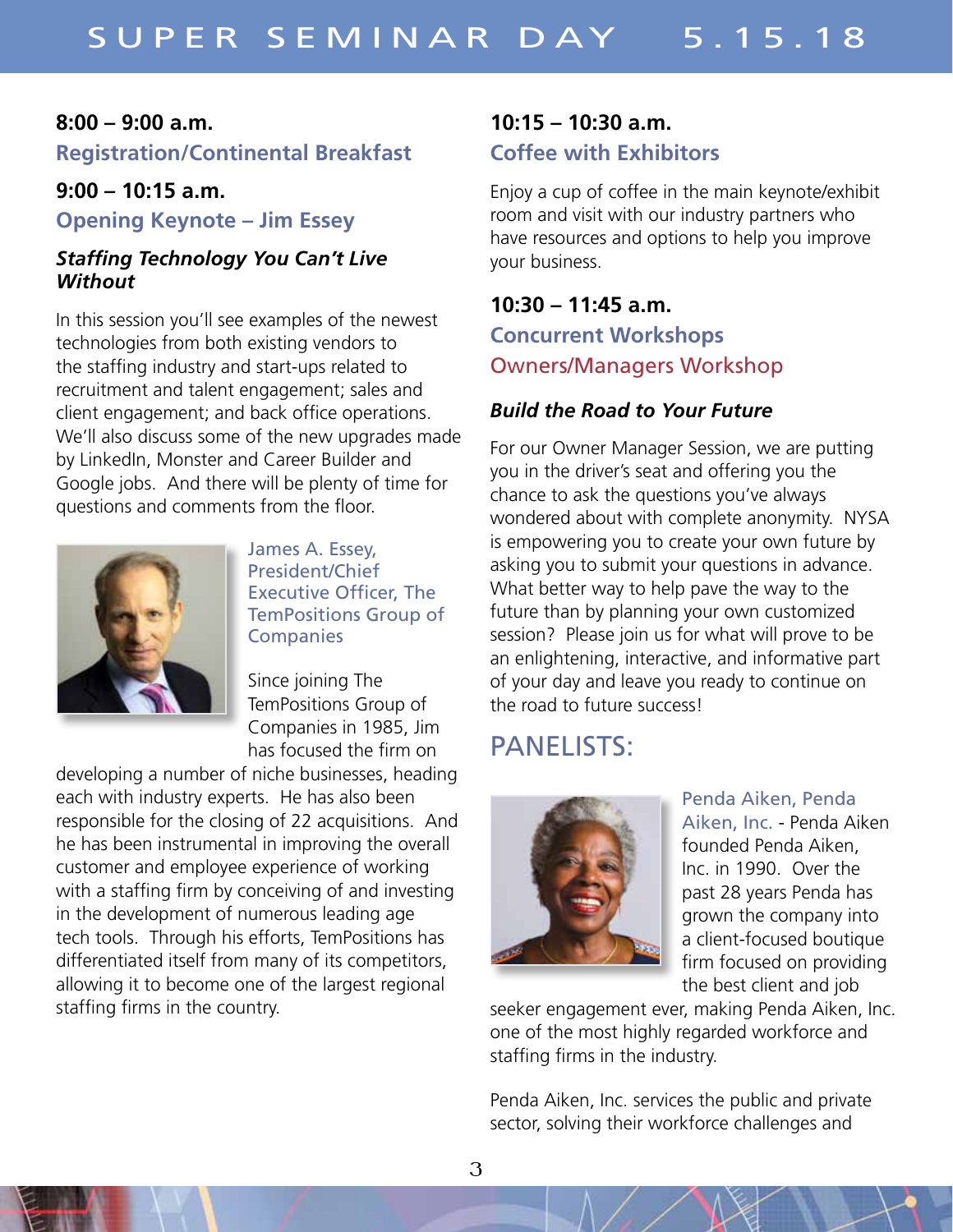supplying quality recruitment and placement of contingent, temp-to-hire and direct hire personnel; HR and project management. Subject Matter Experts, Penda Aiken, Inc. collaborates with other business and industry leaders to conduct professional development and forums to keep businesses and the workforce up to date on the latest staffing, workforce, career and development trends.



Keith Banks, CSP, Lloyd

Staffing - Keith is a wellknown leader within the staffing and employment industry. Having worked for Lloyd Staffing for more than 25 years, he has expanded the business and implemented

programs with foresight and ingenuity. Banks has served as President of Lloyd since 2002. Previously, he held leadership roles within Talent Acquisition, Workforce Solutions, Franchise Operations, Contingent Staffing and General Management.



Rick Dionisio, ingenium (formerly TTS) - Rick

is currently the owner/ operator of ingenium, a NYC based talent agency who specializes in representing the most sought after recruits in webtech, mobile, creative

technology, front end development, product, UX, UI, fintech, blockchain and corporate IT.

Rick started in this awesomely crazy business we call recruiting in 1995 and hasn't left since. These were the times when 100+ cold calls every day was the expectation, when meeting every candidate you represented in person was mandatory and things like job boards, Skype and LinkedIn were a gleam in the internet's eye. At

ingenium we take the best of the old school and combine that with all the leverage technology offers and presto—the modern-day tech and creative talent agency.



#### Doug Klares, Infinity Consulting Solutions

- Doug founded Infinity Consulting Solutions (ICS) in 2001 with the mission to cultivate successful long-term relationships by matching the right people with the right

organizations. Doug wears several hats in his role as CEO, with his primary objective being to transcend business relations, turning them into something more personal. Other aspects of Doug's role are more technical. It is his responsibility to scrutinize the operational strategy of the company while supporting internal team members and expanding upon the vision of ICS. His combination of business acumen and ability to connect deeply with others allow each member of the ICS community to thrive and grow.



#### Pat Rohe, The Custom Group of Companies - Pat co-founded The

Custom Group of Companies in 1985 with her business partner, Diane McGaw. For the past 31 years, Pat has helped to build Custom

into one of the most highly regarded staffing firms in the industry. As a fierce advocate for the staffing industry, Pat has held many roles within the New York Staffing Association, including president. She also served as chairwoman of the American Staffing Association and helped launch a certification program designed to educate recruiters on employment law. Pat was inducted into the ASA Leadership Hall of Fame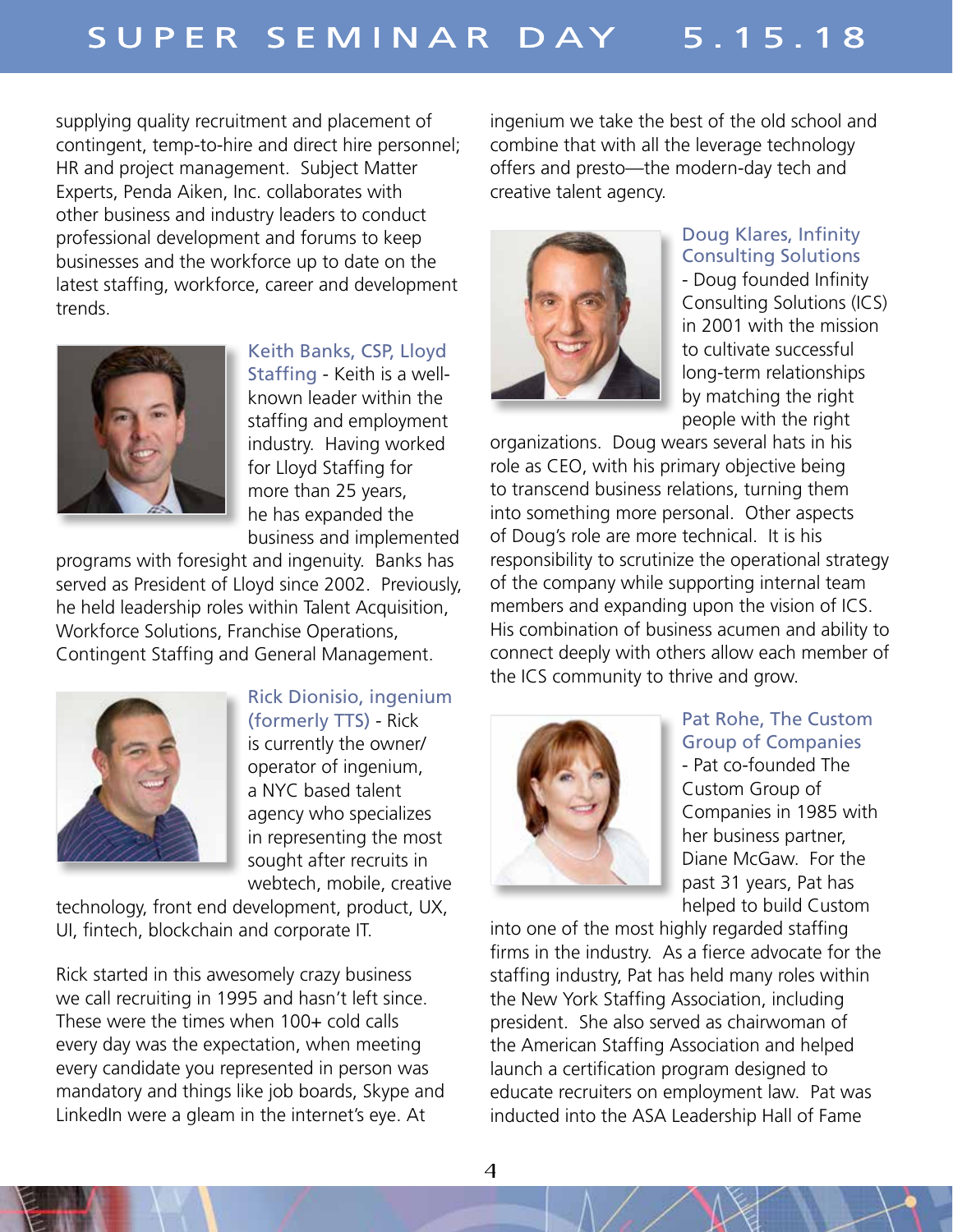in 2017. She passionately believes that recruiters should continue their education and become true counselors to job seekers and give the bestinformed advice possible.



#### Moderated by Nick Florio, CPA, Citrin Cooperman

Nick Florio provides business consulting and financial advice to a variety of closely held private businesses. He is

an audit and accounting partner located in the firm's New York City office. With over 25 years of experience in service businesses, Nick advises in the areas of valuation services, business consulting, and profitability analysis, and helps clients with strategic corporate organization, as well as business and tax planning.

## **10:30 – 11:45 a.m.**

## **Concurrent Workshops** Sales Professionals Workshop

#### *Dealing with Business Development Challenges Now and in the Future*

This panel of top New York staffing sales professionals will discuss the challenges they are facing in today's staffing market, how they are navigating connections with prospects and developing client relationships. They will also share how they are utilizing technology and social media to gain results and what they see as future challenges facing the staffing industry.

# PANELISTS:



#### Tina Ruark-Baker, Access Staffing, LLC

- Tina Ruark-Baker is a staffing professional with the strong flair for networking. Tina moved to NYC in 2000 from Michigan and has been building relationships ever

since. Over the years she has been dedicated to providing the best possible staffing experience to others. Tina is extremely active with several non-for-profits. She sits on the committee of the American Heart Association and is the Chairperson for the Passion Committee (GoRedforWomen). Tina also sits on the Steering Committee of the Women's Collaborative which support executive women's leadership in New York. She is also an active member of SHRM-NYC and the Long Island Business Association. Staffing has been a passion of Tina's for over 25 years and she continues to bring creative business solutions and energy to her clients on a daily basis.



Eric Fass, CSP, The TemPositions Group of Companies – Eric Fass has 12 years of staffing experience and is the Sales Manager at The TemPositions Group of Companies where he manages a NYC based

business, sells on behalf of the Norwalk, CT office and mentors a team of Account Managers. Eric's personal sales exceed \$3M annual, and he plans to double the size of his team in 2018. Eric places great emphasis on new business development, establishing strong client relationships, and following a consistent game plan, resulting in partnerships with over 700 client organizations throughout his career.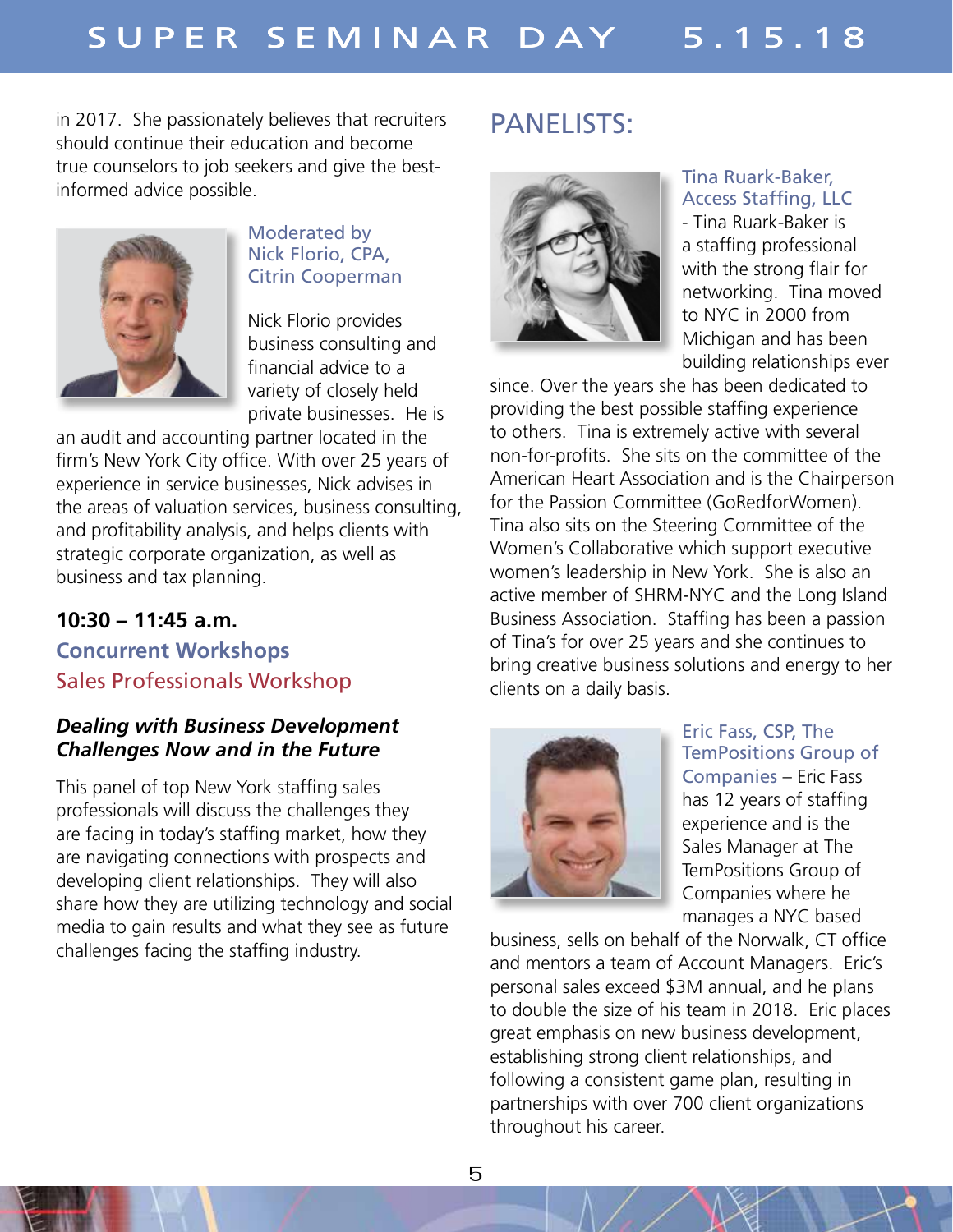As the Co-Chair of the TemPositions Charity Committee, Eric volunteers at several communitybased organizations. Eric graduated from the University at Albany and attributes much of his success to his colleagues at TemPositions for their collaborative and ongoing support.



Jason Fleischer, Abacus

– Jason began his career with a combination of Public Accounting and Corporate Finance before joining Abacus Group in 2007. Outside of work, Jason is usually running around Central Park

training for his next endurance event. Jason is also an active fundraiser for the Leukemia and Lymphoma Society (LLS), as well as one of the marathon coaches for Team in Training. In 2015, LLS recognized Jason as Man of the Year for his outstanding fundraising achievements in support of cancer research. Jason holds a Bachelor's Degree in Accounting from the University of Scranton.



#### Robin Mehl, Gainor

Staffing – Robin is the Vice President of Business Development for Gainor Staffing. Gainor has been a driving force in the staffing market for over three decades. We immerse ourselves in both

our clients' businesses and our candidates' careers to consistently incorporate their goals and priorities into all our searches; making impactful connections that drive business value and elevate careers. Robin's focus is in the areas of Administrative Support, Human Resources, Digital Marketing and Creative Staffing. She cultivates client relationships with companies in finance, law, advertising, fashion and beauty, real estate, non-profit and public relations.



Moderator: Michael Warady, Regional Director of Business Development, CTI

For over 25 years, Michael has focused his career on listening to client

needs and delivering solutions that exceed their expectations. Michael started his career in tax incentives 13 years ago and has grown as a prominent resource for businesses and their CPAs to refer to when they are looking for additional Federal or State Incentives. As a Certified Financial Planner, Michael is able to understand business needs on a holistic level, then team up with trusted advisors to guide and help prioritize. At CTI, Michael works with CPAs, Staffing Firms and Manufacturers across the country as a liaison between CTI's technical team and clients. Michael has served on not-for-profit boards and works with college students to facilitate inventions and bring those ideas to market.

## **11:45 a.m. – 12:30 p.m. Legislative Update**

There are several new and pending legislative issues that will impact staffing firms and other employers. Among other things, the presenters will review the new NYC salary history ban legislation, regulations affecting workers' schedules, and the legislative effects of the #MeToo movement, such as the new mandatory harassment training for employees.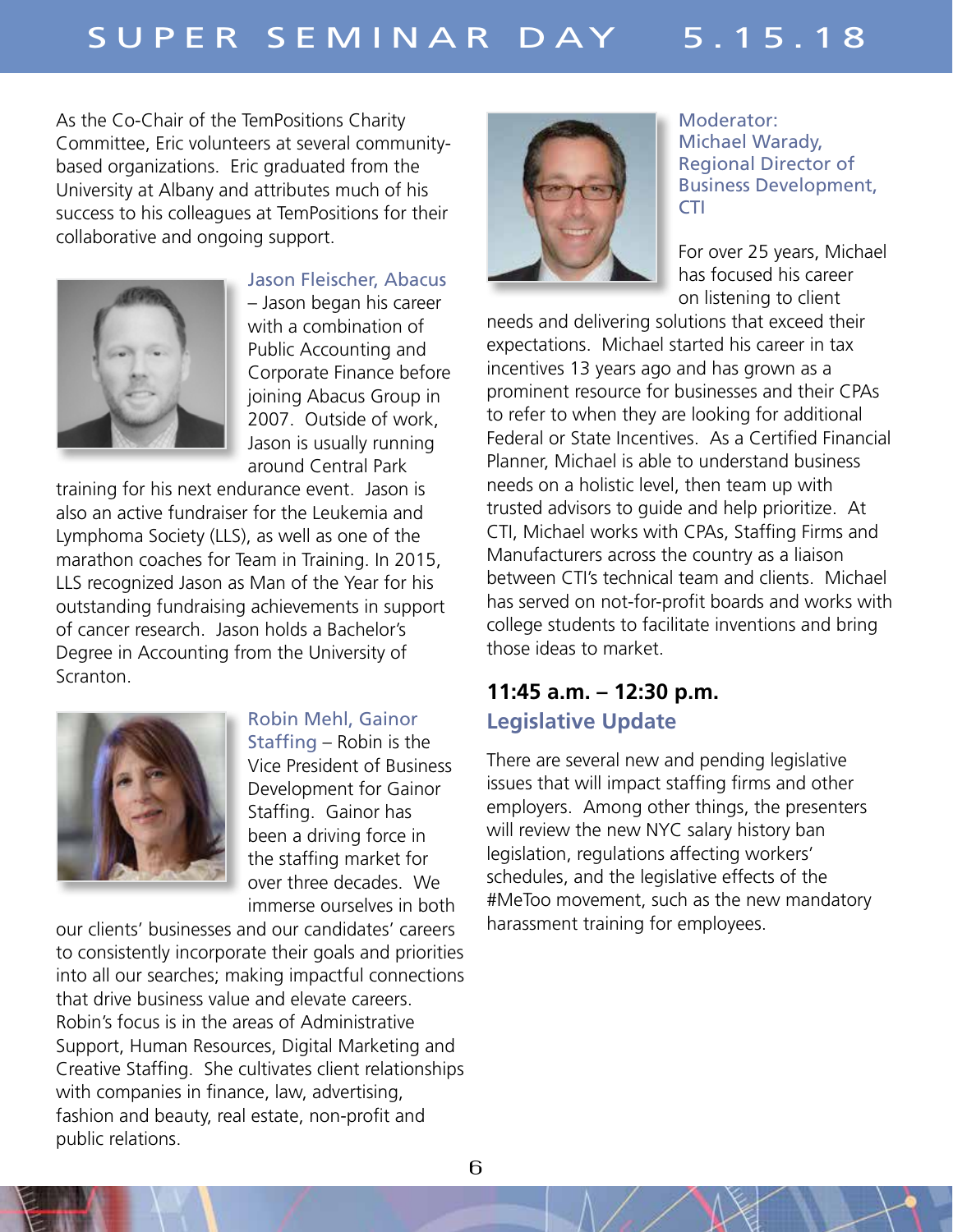

James A. Essey, President/Chief Executive Officer, The TemPositions Group of **Companies** 

After being named five times to the Staffing Industry Analyst list of the 100 most influential

in staffing, Jim was inducted into the SIA Hall of Fame in 2018. Only 39 individuals have been so recognized. Jim was honored by his peers by being elected Chairman of the American Staffing Association (ASA), the industry's national trade association. Prior, he served as Chair of the National Chapter Leadership Council and served for five years as President of the New York Staffing Association (NYSA) where he was a recipient of the NYSA's New Yorker Award, for outstanding service to the industry. He now serves as Chairman of the ASA Legal/Legislative Committee. In that role, he has helped shape the industry's position as relates to the Patient Protection and Affordable Care Act (ACA) and speaks widely on the topic to industry groups. Most recently he headed a delegation to meet with the Department of the Treasury on the new tax law and its implications for the staffing industry regarding pass-through deductions. At the local level, Jim has worked with the NY State Legislature, the NY City Council, and various municipal agencies in both NY and California on the drafting and implementation on numerous laws related to employees of staffing firms.



Joel A. Klarreich, Esq., Tannenbaum Helpern Syracuse & Hirschtritt LLP

Joel A. Klarreich is a partner in the New York law firm of Tannenbaum Helpern Syracuse &

Hirschtritt LLP, where he chairs the Staffing Industry and Corporate Departments. He joined Tannenbaum Helpern when it merged with Klein, Heisler & Klarreich, P.C., which had represented companies in the staffing industry since the 1950's. Joel specializes in the staffing industry, as well as business and corporate law. He has spent most of his 40-year legal career counseling and representing staffing firms, including temporary help service firms, employee leasing companies, search firms, permanent placement (direct hire) agencies and home health care providers, as well as franchisors of staffing organizations. Joel has represented numerous buyers and sellers of staffing firms in mergers and acquisitions of all magnitudes and represented staffing firms in public and private stock offerings.



Jason B. Klimpl, Esq., Tannenbaum Helpern Syracuse & Hirschtritt LLP

Jason B. Klimpl is a partner in the Employment Law Group of Tannenbaum Helpern Syracuse & Hirschtritt LLP. In this

capacity, he advises clients on a broad range of employment law matters, such as wage and hour compliance; healthcare; equal opportunity actions and policies; employment agreements and restrictive covenants; independent contractor and consulting issues, reductions in force; technology and privacy concerns; and other human resources counseling.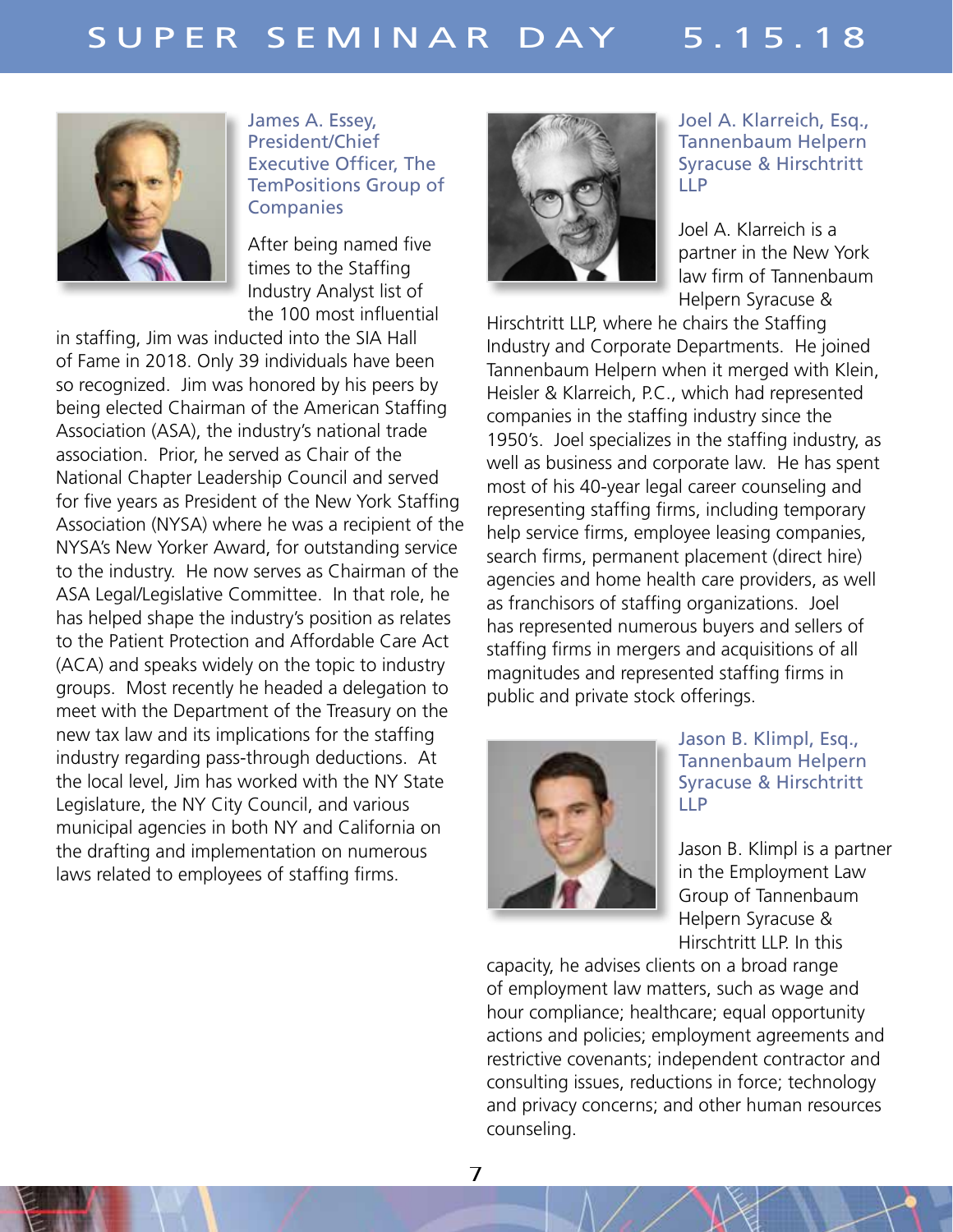Jason is also the Associate General Counsel of the New York Staffing Association and is heavily involved in legal and legislative efforts to support the staffing industry.

## **12:30 – 2:00 p.m.**

#### **Lunch with Exhibitors**

## **2:00 – 3:15 p.m.**

# **Concurrent Workshops** Owners/Managers Workshop

## *Robotics, Machine Learning and Artificial Intelligence in Staffing*

Learn what you need to know about the innovative technologies like Robotics Process Automation (RPA), Natural Language Processing (NLP), Machine Learning (ML). These technologies are poised to make your operations smarter and more efficient. Some firms are already using Robotics to delegate mundane and manual repetitive tasks in front-office & back-office operations to the Robots and are now adding flavors of NLP/ML to make these smarter and provide end-to-end automation of processes.



#### Bhavyesh Virani - Founder & Managing Partner at WonderBotz.

Bhavyesh leads technology and innovation and is responsible for technology strategy, architecture, delivery, quality, training

and methods. He is an accredited professional developer and architect for two of the leading RPA products – Blue Prism and UiPath. Bhavyesh is a thought leader in the intelligent automation space & a member of prestigious The FORA Council (http://www.hfsresearch.com/fora). Prior to that Bhavyesh was a Senior Manager in Advisory Services practice of Ernst & Young LLP, where he led robotics process automation practice focused

on insurance sector in America. Bhavyesh has over 23 years of experience advising global clients on enterprise transformations, and automation programs using technology as a key enabler.

## Recruiting Professionals Workshop

#### *Recruiting Challenges Today and in the Future*

A panel of experienced recruiting professionals will discuss the current market for candidates, as well as what challenges they are dealing with in recruiting for temp and direct hire candidates. They will also share creative ways that they are utilizing social media and technology to attract good candidates, how to establish an ongoing referral network and ways to differentiate yourself in a competitive market.

# PANELISTS:



Daniella Adinolfi, Industrial Staffing Services, Inc. – Daniella has worked in staffing for 10 years and her passion for the industry grows every day. She is the Managing Director of Recruitment Operations

for the company's New York City office and oversees 13 Recruiters and Account Managers. Daniella manages successful high-volume MSP/ VMS accounts and recruits for a variety of positions on a daily basis. She looks forward to sharing her knowledge on how to successfully recruit in today's market. During the presentation, she hopes to impart her expertise in addressing red flags, behavioral interviewing, recruiting across market spaces, and relationship building… all while keeping speed to market in mind.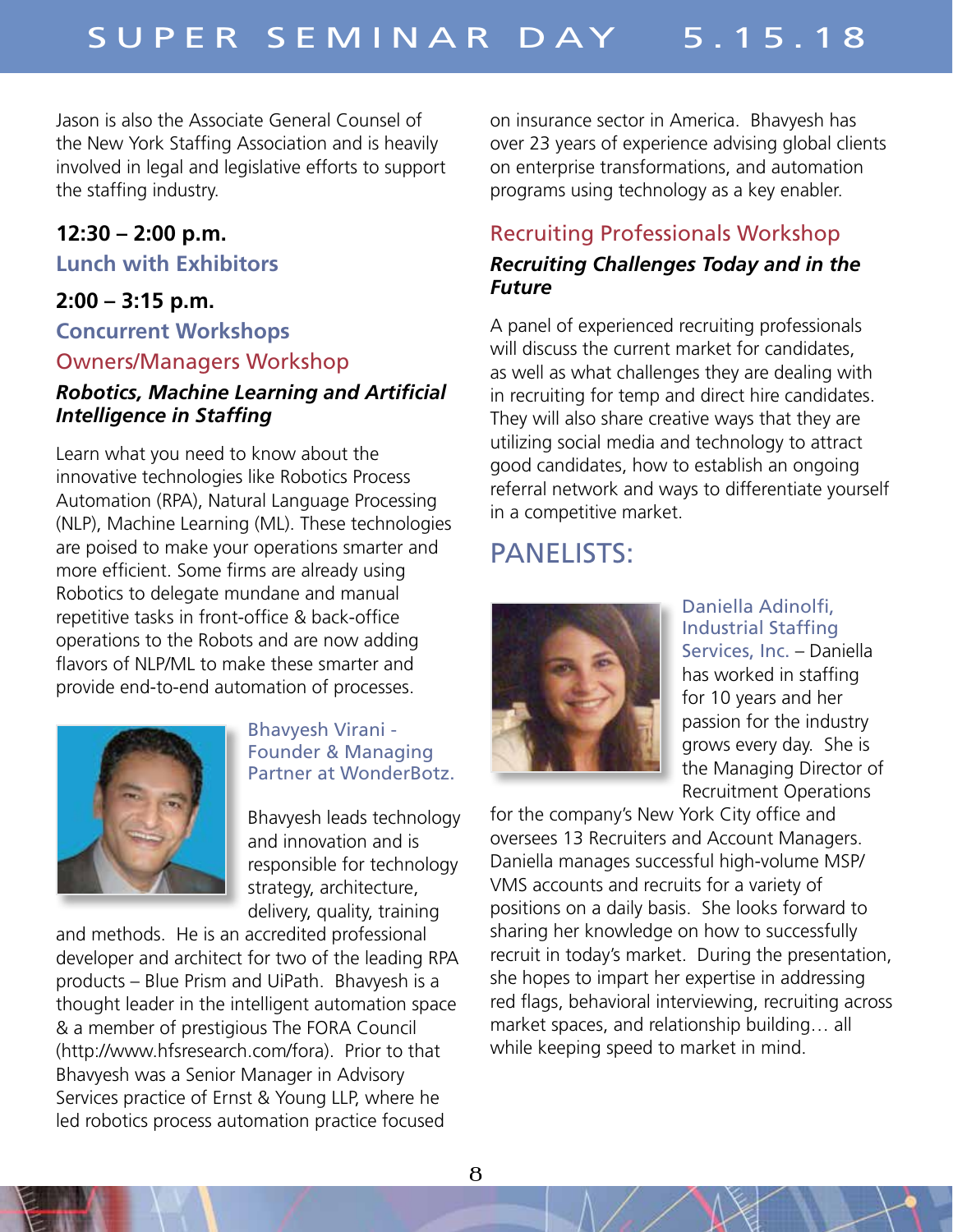

Dominic Furina, US Tech Solutions – With

over seven years in the industry, Dominic is a seasoned recruiter predominantly within I.T. He recruits heavily for the financial industry with additional experience in

the pharmaceutical, healthcare, insurance and gaming industries. Dominic utilizes a wide array of recourse including job boards, internal databases, and LinkedIn to effectively source and maintain candidate relationships. Currently, Dominic is dedicated to specific client accounts where he is tasked with proactively sourcing quality candidates.



Susan Kurien, The Forum Group – Susan Kurien is the Managing Director of the Legal Division at The Forum Group, a full-service staffing and consulting firm. With over 15 years of legal experience, Susan

manages Forum's legal business development and specialized recruiting efforts; she focuses on placing attorneys and legal support staff with large and small law firms, corporations and non-profits (direct hire, temp-to-hire and temp placements). A licensed attorney, before transitioning into legal staffing, Susan worked as a law firm litigation associate, the executive director of a civil rights nonprofit and, as the staff attorney/clerk to two judges. Prior to law school, Susan worked as a paralegal for two global firms where she managed large commercial cases through all aspects of discovery, pre-trial and trial.



Dylan Pany, Selby Jennings – Having attained a BSc in Business Administration with a focus in International Business from the University of West Virginia, Dylan joined Selby Jennings as a trainee and

was quickly promoted to Consultant, again to a Principal Consultant and is now heading up the FIC & Equity Sales, Trading, Research and Financial Technology Sales team.

Utilizing the strong domestic and international name that Selby Jennings has established, Dylan has leveraged this and made placements all across the country. Locations ranging from some of the more obvious financial hubs (New York, Chicago and San Francisco) to some of the smaller areas including Dallas and Toronto. Constantly being able to adapt to the needs of varying clients, Dylan has built a strong name for himself in the recruitment industry and his long list of fulfilled client mandates proves this.

Dylan has a genuine interest and knowledge for not only working with clients and candidates, but also for the financial market as a whole. With the passion for the markets that he has, he is able to understand client's needs beyond what is written on a job description. This aspect is notoriously hard to find in recruiters and gives Dylan a true edge to the competition and great rapport with managers that he works with.



#### Moderated by Michael Bartels, Becker LLC

As the Chief Development Office of Becker LLC, Mike brings over 20 years' experience in sales, networking, relationship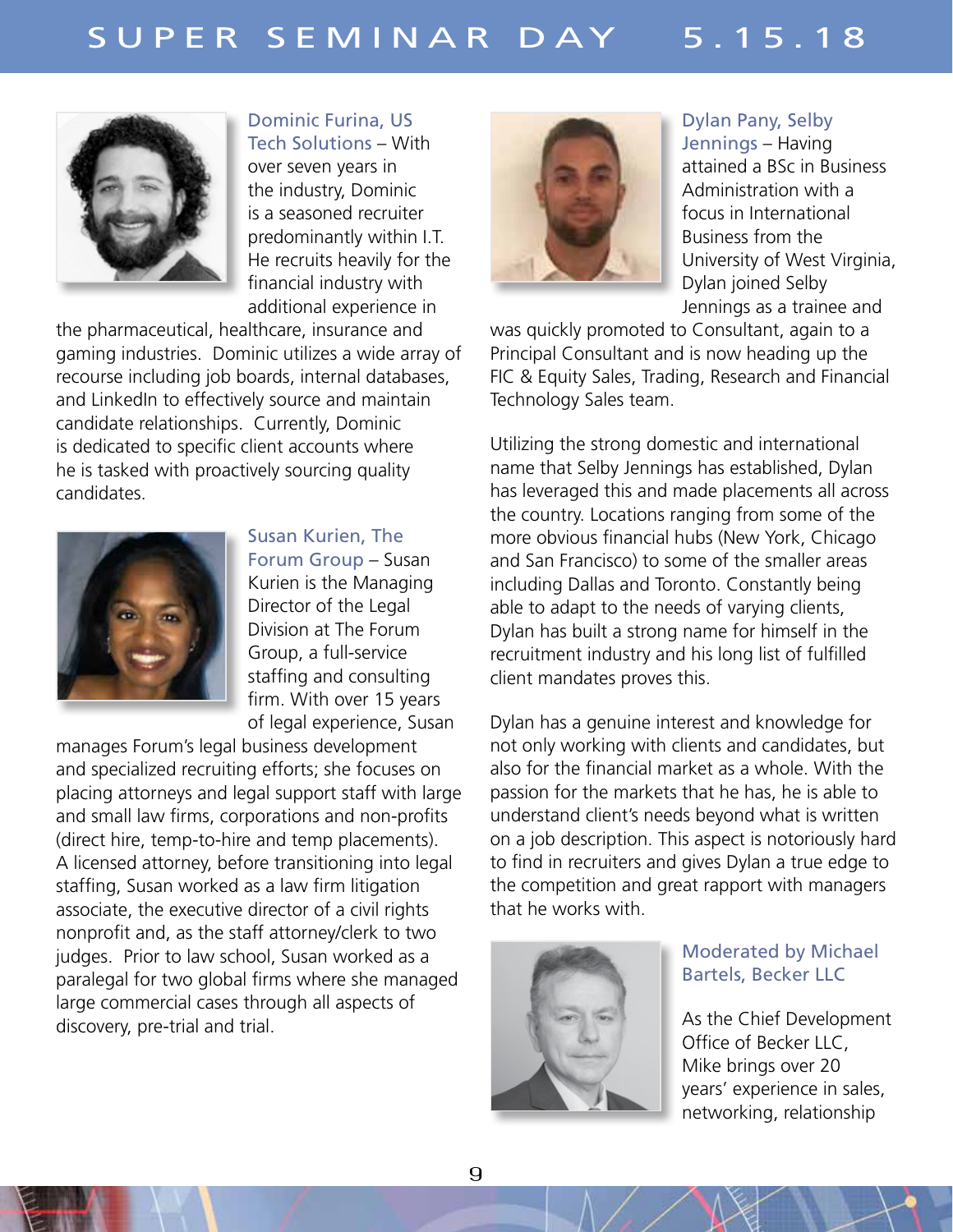management, & finance across a wide variety of niche markets. Although he primarily focuses on creating new and nurturing existing relationships, Mike continues to expand business across all of Becker's service offerings, working with all the firm's partners through their five offices.

In his role at Becker LLC, Mike oversees all business development & marketing activities for the firm as well as working closely with the partners on client relations & project management to ensure complete satisfaction is realized between the attorneys and their clients.

Mike brings a strong background in the following industries: Staffing, Real Estate, Hospitality, Franchising, Financial Services and Transportation. Mike & the firm are proud members of both national and state staffing trade organizations across the country. He has also been honored to be a guest speaker at these events, speaking on various sales and recruiting topics.

## **3:15 – 3:30 p.m.**

**Break**

# **3:30 – 4:30 p.m. Closing Keynote - Brian Blasko**

# *Cruisin' Through Life™ at 35 MPH*

Life is a journey…enjoy the ride! This exciting program offered by Brian Blasko invites you to discover and maximize your own personal potential. Our lives and careers are like vehicles, and we are the engines that keep them running smoothly. Come learn how to gain some "fuel" for your internal gas tank.

While traveling on this journey Brian will share a few strategies for successful leadership, teamwork and personal growth. The strategies have all been test-driven and proven road-worthy. Do not let life's little road blocks keep you stuck on the side of the road. Come have some fun and learn how to excel into the future of staffing!



Brian Blasko is a highly motivated, nationally known speaker, trainer and author. His programs have been inspiring individual and organizational growth for 20 years. He is the "go to" guy when it comes

to leadership, motivation, team building and customer care. This celebrated author of 2 books; *Cruisin' Through Life At 35 MPH* and *Sending Signals*, has a Masters Degree in interpersonal communication, collegiate-level teaching experience, and is a member of the National Speakers Association.

Every year clients throughout the country depend on Brian to re-charge their organization and employees. Always the fun communicator, his contagious energy encourages others to feel comfortable about themselves and their personal development. His client list ranges from Fortune 500 companies to Ma and Pa organizations.

Driven by his sincere interest in others, and a genuine passion for public speaking, Brian enthusiastically invites you to discover and maximize your own personal potential!

# **4:30 p.m. Networking Happy Hour**

Join us for some down time and Happy Hour Networking at Croton Reservoir Tavern located at 108 W 40th Street (between 6th & 7th Ave.) New York, NY